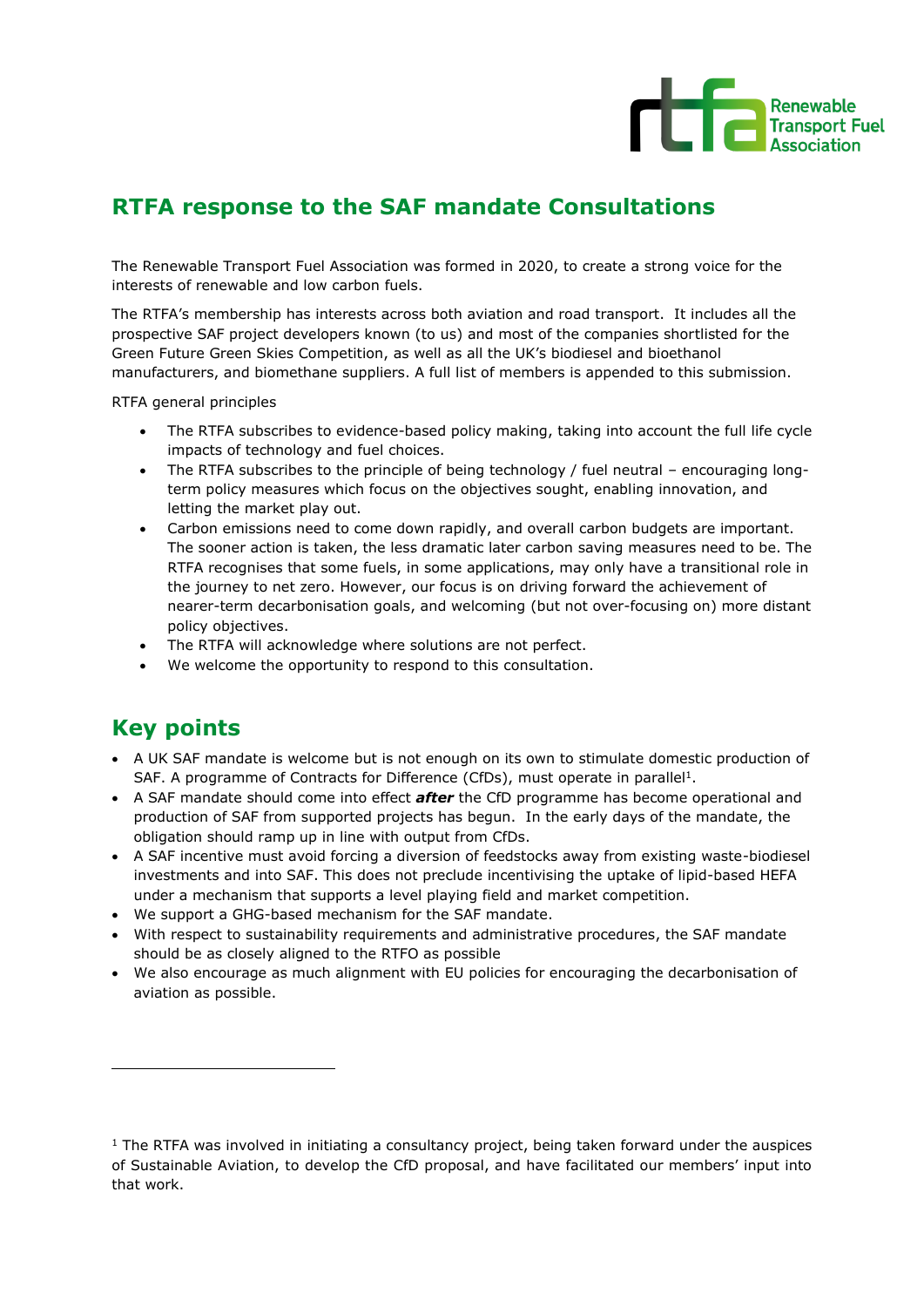## The Consultation Questions **A greenhouse gas emissions scheme to reduce the carbon intensity of jet fuel**

## 1. Do you agree or disagree that a SAF mandate should be introduced in the UK?

We agree.

A mandate for SAF is an effective means of creating demand for the consumption of this fuel for the purposes of decarbonising aviation in the UK. However, the Government needs to decide between two competing approaches, both of which have merit.

1. Does it want to achieve the decarbonisation of aviation via the cheapest means possible, irrespective of where the fuel is produced, and rely on other countries to develop the strategically-important, longer term fuel production pathways?

or

2. Does it want to encourage a sustainable domestic SAF industry, alongside achieving GHG targets?

Meeting the first objective can be achieved by a simple mandate, ideally without complexities such as caps, sub-targets and / or multipliers. Such refinements will not deliver bankable projects, and Government must be under no illusion that it will succeed in establishing domestic SAF production by going down this route.

The second objective can only be met if a price support mechanism, such as a programme of CfDs, is introduced alongside the mandate.

This dichotomy is so fundamental that we have had to frame many of the answers to this consultation in an either / or format. One answer for a SAF mandate with a complementary CfD programme and the other for a SAF mandate in the absence of CfDs.

For clarity, we strongly favour approach number two. As well as enabling the UK economy to benefit from the added value and balance of trade benefits inherent in producing rather than importing SAF, there are also benefits in terms of

- improved energy security,
- better adherence to the proximity principle (as we will deal with more of our waste locally), and
- the co-production of biopropane (a valued renewable fuel for heating and transport applications in other sectors).

## 2. Do you agree or disagree that an obligation to supply SAF in the UK should sit outside the RTFO?

## Agree.

At the moment the development fuels sub-target of the RTFO creates an incentive for aviation fuels made from wastes and RFNBOs, however the RTFO does not place any obligation on the suppliers of aviation fuel and the costs fall on the motorist. It is therefore appropriate to have the SAF mandate outside of the RTFO, (and once implemented, remove aviation fuel from the list of eligible development fuels (as per answer to Q 28)).

For the longer term we can see merits in an overarching Transport Fuel Obligation, covering land air and sea (road, aviation and maritime) see answer to Q 10).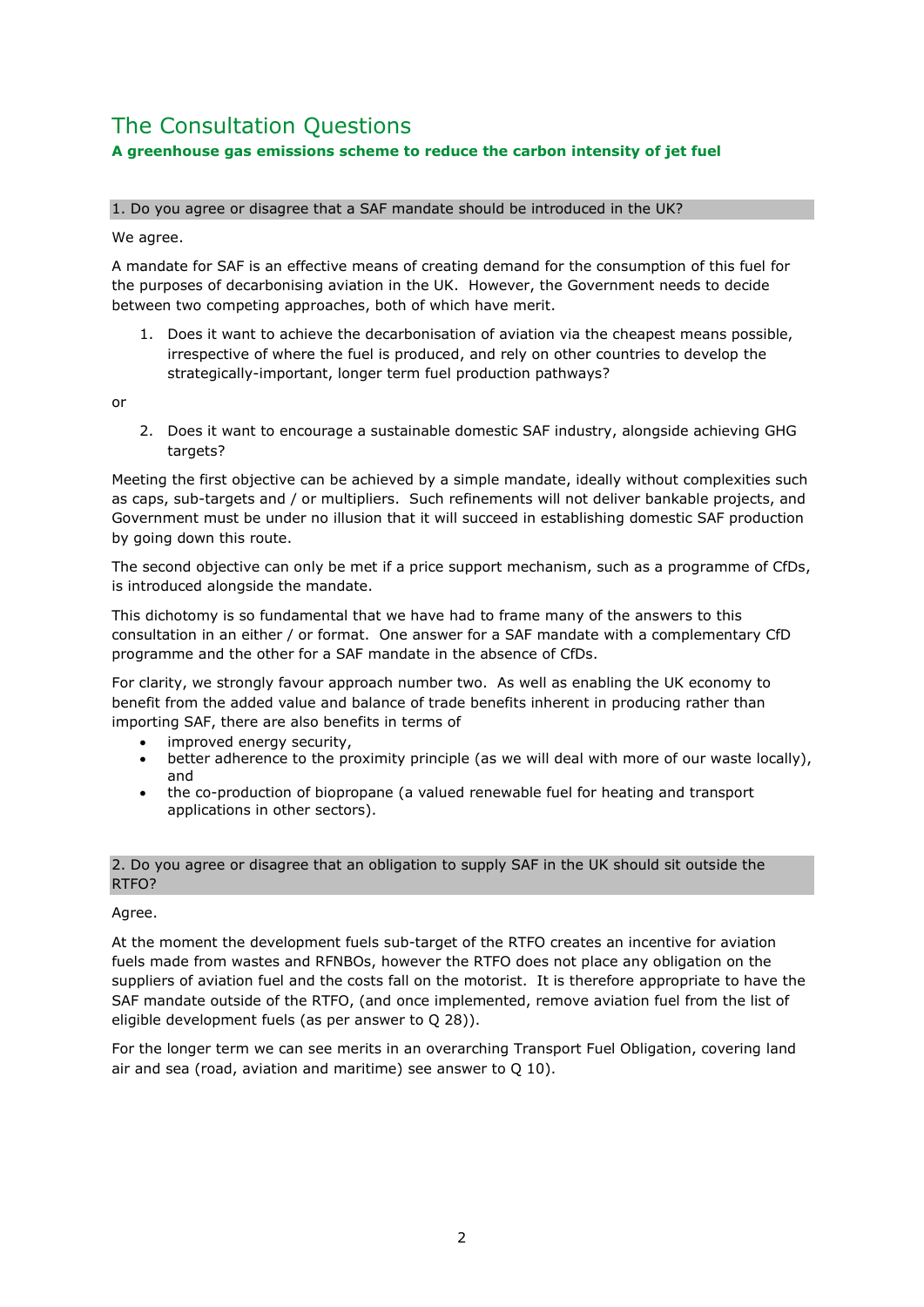3. Do you agree or disagree that a GHG emissions scheme based on tradable credits should be preferable to a fuel volume scheme when designing a SAF mandate?

We agree that a GHG scheme is preferable, as:

- it is most closely aligned to the ultimate objective, which is to reduce GHG emissions
- it gives a better incentive with respect to plant design and operation (and encourages continuous improvement in operation)
- it reduces (and arguably eliminates) the need for GHG thresholds for qualifying fuels, the existence of which can distort or create perverse incentives
- it is aligned with the UK ETS and CORSIA
- it enables the benefits of negative GHG fuel to be realised

4. Do you agree or disagree that the proposed SAF mandate obligation should be placed on fuel suppliers that supply aviation fuel (avtur) to the UK?

Agree.

5. Should the obligation apply to all avtur supplied into the UK, regardless of whether this is subject to fuel duty or not?

Yes.

6. If the obligation applies to all avtur supplied into the UK, should there be a threshold below which fuel is not obligated, in a certain obligated period? Should this threshold distinguish between dutiable and non-dutiable fuel?

We do not see the need for a threshold. Generally speaking (pandemic aside), general aviation (i.e. private flights) is a profitable market and the burden should not be excessive, indeed some of the smallest fuel customers may even be best able to pay. (We are assuming that the physical chain of custody extends only to the assessment point (Q7 below), so there is no need to ensure the physical flow of SAF to every small airport).

7. Where do you think the assessment point should be placed for jet fuel not subject to fuel duty, and how is this going to affect the definition of the proposed obligated party (aviation fuel suppliers to the UK)?

It would seem logical to make the assessment point for SAF consistent with the existing aviation fuel quality certification process defined by DEF STAN 91-091 Issue 11. According to this MoD standard, aviation fuel quality assurance is based on two key concepts: batches and traceability.

A batch of fuel is defined as a distinct quantity of jet fuel that can be characterised by one set of test results. This assessment point is either at the point of manufacture or at the point of blending including the blending of SAF. The manufacturer or blender shall issue a Certificate of Quality to certify that the batch of fuel complies with all the requirements of the standard and it is at this point where the batch should be assessed under the SAF obligation for supply into the UK aviation fuel market. If the manufacturing or blending takes place outside of the UK then the point of import should become the assessment point and the supplier of aviation fuel on the UK side of the import becomes the obligated party. Documentation shall be provided by the supplier to the purchaser to show that the fuel meets the requirements of both the quality standard and the SAF mandate and demonstrates traceability to the point of manufacture or blending. In addition to the test requirements, the quality standard also contains requirements for how the fuel shall be handled and documented in the distribution chain. Further guidance on manufacture and distribution of jet fuel may be found in the industry Standard EI/JIG 1530.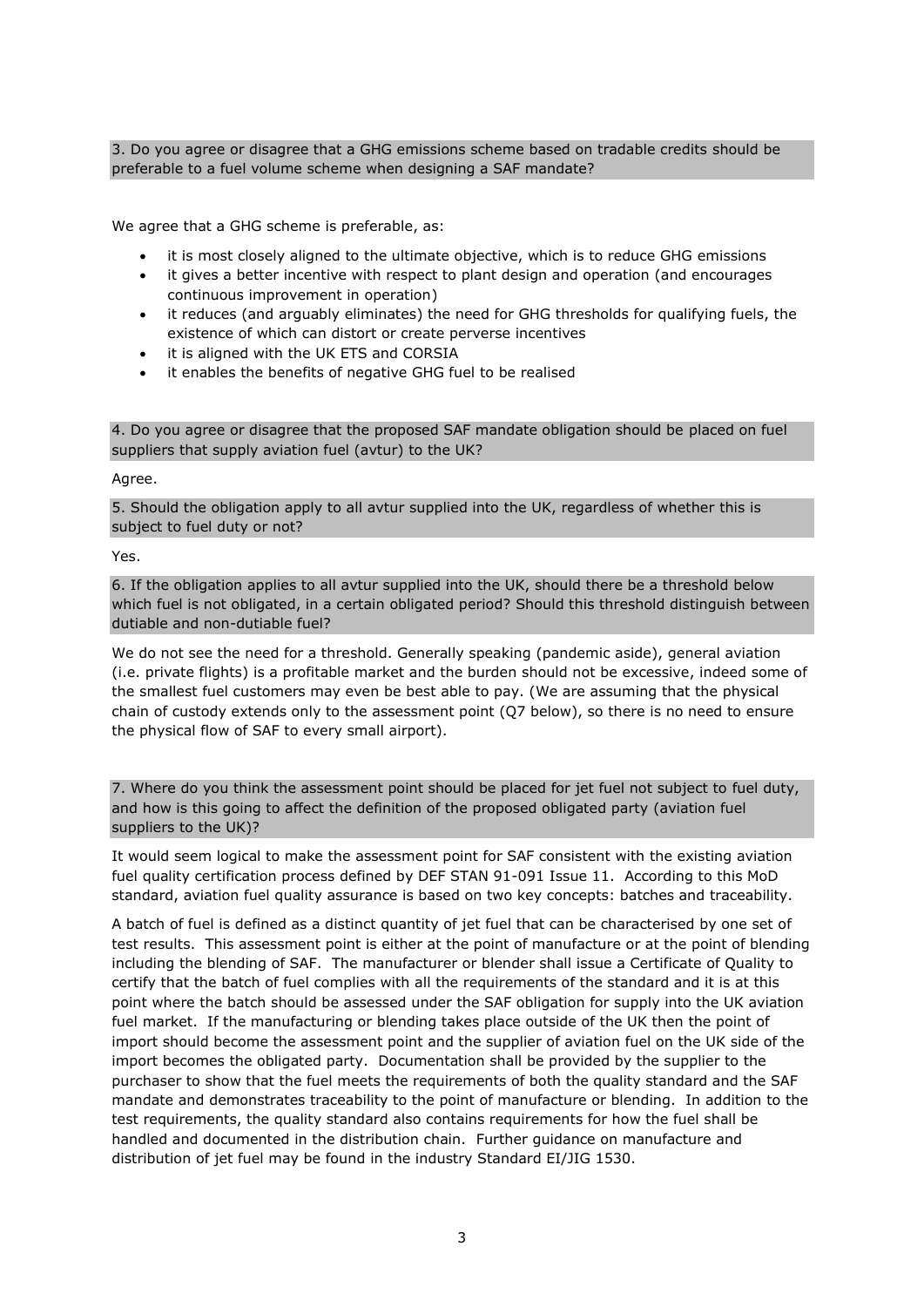## **Fuel eligibility and sustainability criteria**

8. Do you agree or disagree that only certified SAF that meets the DEF STAN 91-091 specification should be eligible under the proposed SAF mandate?

We agree with the general intention here, but the specific wording is not right. What is produced in SAF plants is Synthesized Paraffinic Kerosene, SPK, which needs to be consistent with both the pathways permitted and the characteristics specified by ASTM D7566. SPK is then blended (up to a pathway-specific limit prescribed in ASTM D7566) into Jet A-1 to produce a blend which meets the DEF STAN 91-091 specification.

See the following quote from IATA guidelines:

"To be acceptable to Civil Aviation Authorities aviation turbine fuel must meet strict chemical and physical criteria. There exist several specifications that authorities refer to when describing acceptable conventional jet fuel such as ASTM D1655 and Def Stan 91-91. At the time of issue of this document, different types of blends have been found to be acceptable for use under these specifications, but must first be certified under ASTM D7566. Once the blend has demonstrated compliance with the relevant product specifications, it may be regarded as equivalent to conventional jet fuel certified under ASTM D1655."<sup>2</sup>

Any SAF that meets the ASTM D7566 standard should be eligible (subject to sustainability criteria as discussed below) provided that it is then blended to meet the DEF STAN 91-091 specification for Jet A-1 to be sold in the UK.

### 9. Do you agree or disagree with the sustainability criteria set out here? If you do not agree, what alternative or additional criteria would you recommend?

We broadly agree, but with the following caveats:

- We do not see the need for a threshold of carbon intensity were a GHG-based mandate to be introduced (see Q12).
- Nuclear and renewable electricity should be treated similarly, i.e. if SAF production must not direct renewable electricity away from existing applications, then neither should it direct nuclear electricity away from existing applications.
- The position on renewable electricity for RFNBOs may need refinement. In any event the rules should be aligned with the RTFO in this respect.
- Paragraph 3.10 states "Where hydrogen is used as a process input, the hydrogen must be low carbon"; we agree with this but believe that the definition of "low carbon" needs to be on a level playing field with other uses of hydrogen.
- The list of feedstocks should be expanded to include non-food / non-feed C5 and 6 hemicellulosic waste. The reasoning for this is given in Appendix 1.

10. Do you agree or disagree with the feedstocks set out here and listed in Annex B? If you do not agree, what alternative or additional feedstock(s) would you recommend?

We broadly agree with the feedstocks proposed, at least initially, but see below. However feedstock *availability* will change over time, with decarbonisation of road transport.

The challenge is how to achieve the following objectives;

<sup>&</sup>lt;sup>2</sup> IATA Guidance Material for Sustainable Aviation Fuel Management  $2<sup>nd</sup>$  Edition. 2015. https://www.iata.org/contentassets/d13875e9ed784f75bac90f000760e998/iata20guidance20mate rial20for20saf.pdf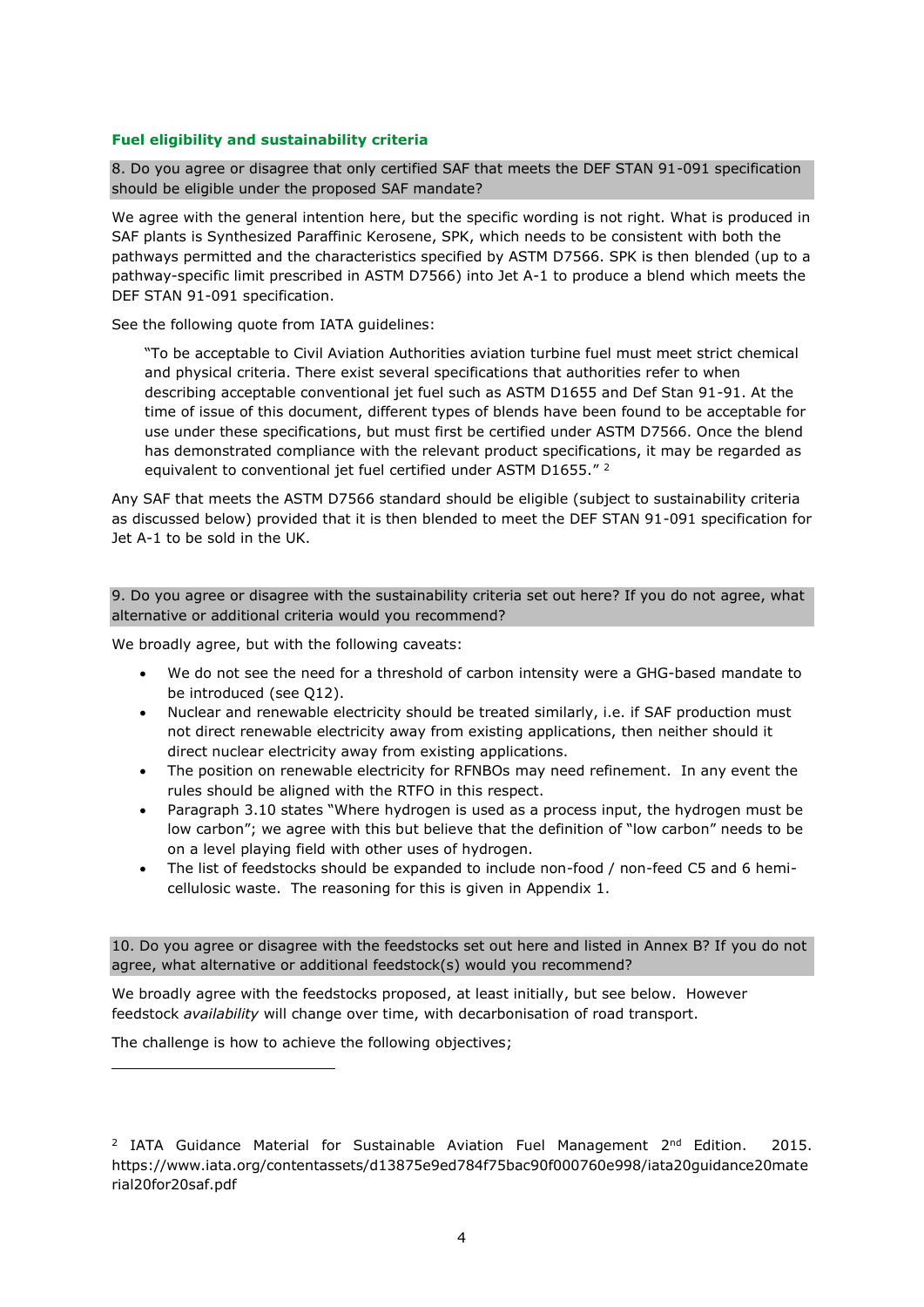- 1. To enable non-HEFA SAF production pathways to be established
- 2. To increase the rate of decarbonisation of road transport, while decarbonising aviation, without creating perverse incentives to favour one over the other. We certainly would not want existing investments in UK biofuel production facilities undermined by having their feedstocks diverted
- 3. To maximise the overall contribution of biogenic feedstocks and enable them to transition from use in road transport fuel to aviation fuel, in line with progress on electrification
- 4. To bring on RFNBO SAF production as required

#### **A SAF mandate with a CfD programme**

The challenge is achievable if the mandate is complemented by a CfD programme to support the strategically-important non-HEFA SAF fuels. The CfD supported projects would produce the lowest priced fuel (to the airlines) as airlines would expect to pay the reference price for the fuel. However in order to not to create perverse incentives (point 2 above) is particularly important to maintain alignment and parity between the RTFO and SAF mandate, so that feedstocks can be used where they deliver best carbon savings.

A simple SAF mandate with a CfD programme would simultaneously lead to the production of the cheapest non-HEFA/non crop-based aviation fuel projects (through competitive bidding rounds) as well as allowing the mandate to be met by the cheapest fuels (through normal market competition).

#### **A SAF mandate in the absence of a CfD programme**

This scenario would favour HEFA as it is the only established production process for SAF at present. This HEFA would be likely to be imported, and risks diverting lipid feedstocks away from land-based transport. A cap would inevitably be set at an arbitrary level, would need to change over time, and might partly limit – but would not solve - the problem. It would be difficult to predict in advance, and having a moving cap in a tradeable mechanism is far from ideal.

#### **Other comments on feedstocks**

As well as expanding the list of eligible feedstocks to include non-food / non-feed C5 and 6 hemicellulosic waste (see Appendix 1) there is also a role for first generation ethanol in aviation fuel production in the longer run (see Appendix 2).

We particularly welcome the inclusion of Recycled Carbon Fuels - this is an important contributor to the volume of suitable feedstocks available for SAF. It is important that their contribution is fully valued in proportion to the carbon savings they can deliver (taking into account suitable counterfactuals); without this, many waste-based plants could be unviable.

11. Do you agree or disagree that the baseline lifecycle carbon intensity for aviation fuels for reporting purposes under a UK SAF mandate should be 89  $qCO<sub>2</sub>e/MJ$ ? If you do not agree, what should the baseline emission be and/or how should it be calculated?

Agree. This is intrinsically linked to the next few questions below.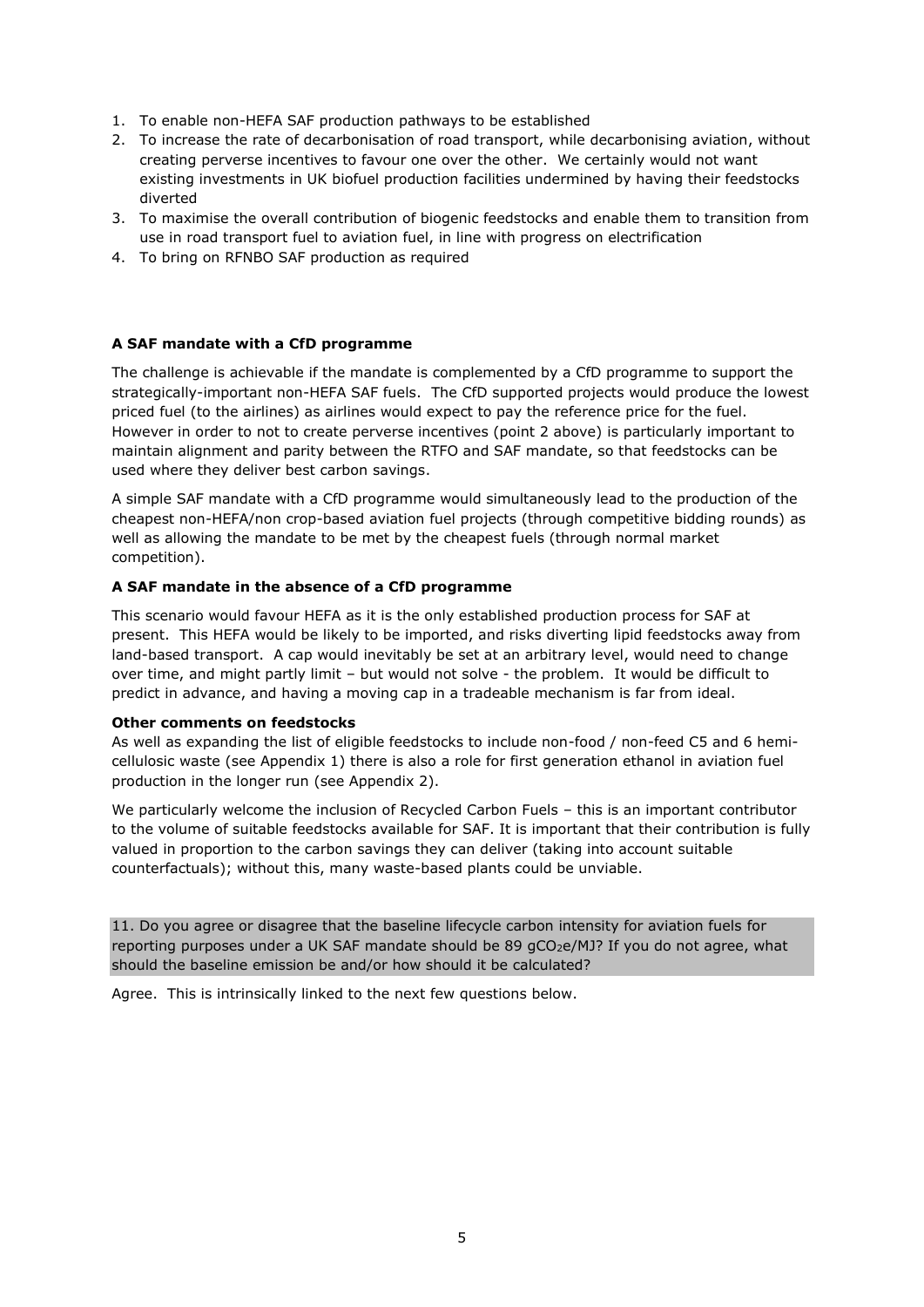12. What should the minimum carbon intensity reduction SAF will need to meet be (subject to the final GHG methodology used)?

With a GHG-based scheme and the feedstock eligibility proposed, a GHG threshold would not be necessary and on principle we would not recommend one. Introducing an arbitrary threshold introduces the risk of distortion or perverse incentives. As the proposed biomass feedstocks eligible for the SAF mandate are wastes the GHG savings are already likely to be significant, and the market will naturally seek the higher GHG saving fuels as these would deliver most value. With respect to RFNBOs, achieving a significant enough GHG saving can be achieved by specifying the nature of the electricity regarded as eligible for their production.

If at a later stage crop-based ethanol were to be made eligible a GHG threshold should be considered.

13. Are there any land use (direct or indirect) or other implications associated with the feedstocks set out earlier that we should reflect in the eligibility criteria and minimum GHG threshold?

We are not aware of any.

14. As more CCUS becomes available and the carbon intensity of fuels can decrease further, should the envisaged minimum carbon emissions intensity threshold be raised up over time?

As we don't support a threshold, this is not relevant.

#### 15. What GHG methodology should be used to calculate the carbon intensity of fuel?

We recommend using the RTFO methodology, and as mentioned in the opening remarks as a general principle the two should remain as closely aligned as possible.

16. How should the GHG methodology vary to take into consideration the different fuels, feedstocks, power sources and production pathways?

It should be aligned with the RTFO methodology. We note, however, that there are some remaining concerns relating to the RTFO methodology, including the treatment of input electricity for RFNBOs and various aspects relating to Recycled Carbon Fuels. The Government has yet to publish its decisions on the former, and will be consulting further on the latter.

17. Do you agree or disagree that SAF that does not meet the proposed eligibility and sustainability criteria should incur an obligation?

Agree.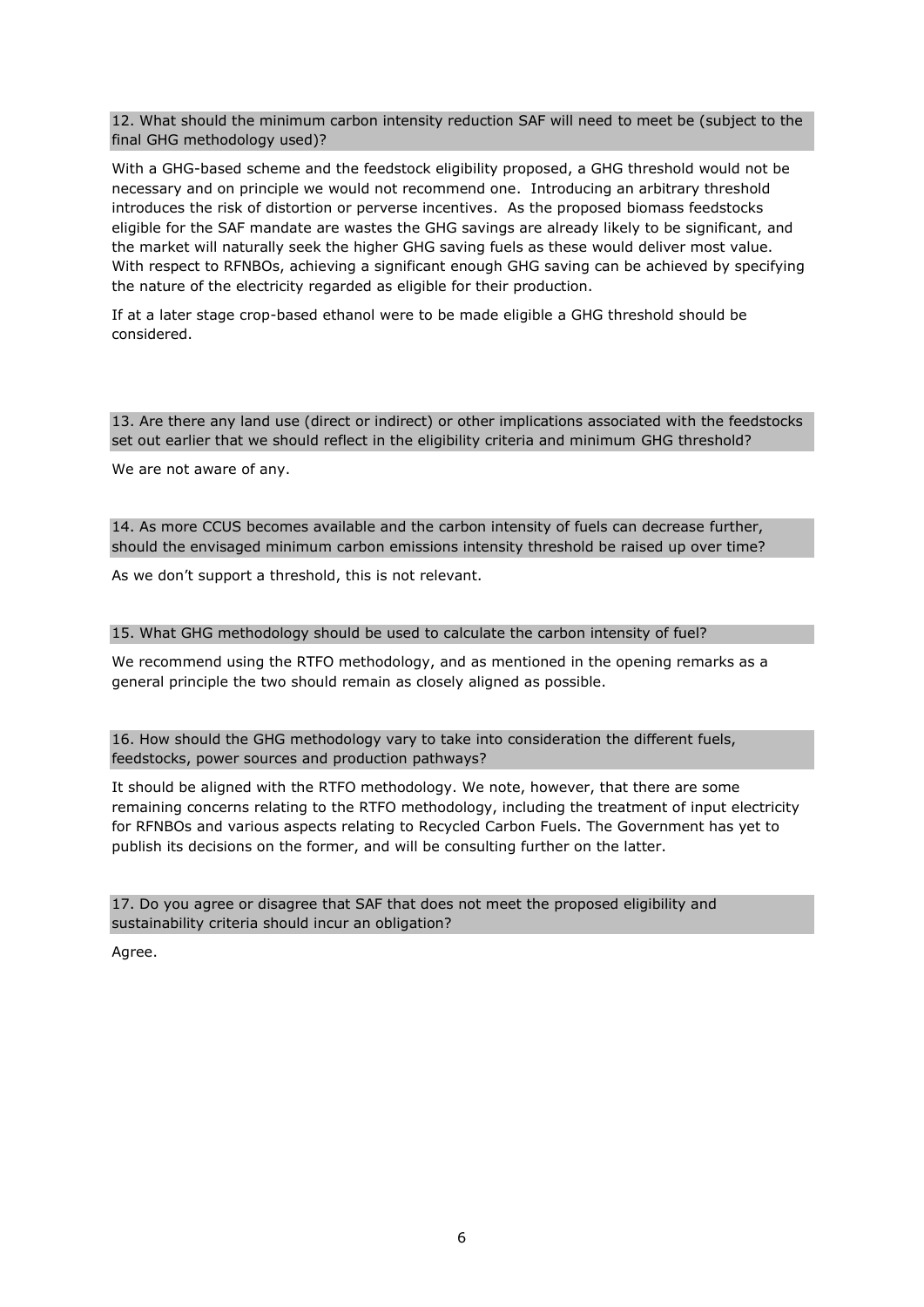## **Overarching trajectory**

#### 18. Do you agree or disagree that a SAF mandate should start in 2025?

This depends on how fast a CfD programme can be put in place. We understand from the CfD consultancy project referred to earlier in this response that it would be unlikely that the first CfDs could be allocated before 2023. If they were available in early 2023, then projects should be able to commence operation at the very earliest by 2025, but more likely 2026.

### **A SAF mandate with a CfD programme**

In order for the UK to benefit from domestic production, CfDs must be available in a timely manner for the commissioning of production capacity. A great deal needs to happen for this to be a reality, including a consultation on a price support mechanism, the second SAF mandate consultation, the passing of secondary legislation and setting up the necessary administrative processes. The DfT must signal its intentions with respect to embarking on this trajectory as soon as possible, in order that project development companies retain investor interest and build momentum. For production to commence in 2025, the final investment decisions for SAF plant would need to be taken in 2023. The regulations for CfDs must therefore be in place by the end of 2022 so that the contracts themselves can be let in 2023. The timing of the introduction of the mandate should coincide with the CfD timetable.

#### **A SAF mandate in the absence of a CfD programme**

If there is to be no CfD programme, the SAF mandate may as well start in 2025. Such a mandate will not bring forward domestic production of SAF, and will pull in imports of HEFA with all the downsides of this that are described earlier.

#### 19. Do you agree or disagree that the targets should assume a linear growth up to 2035 and an exponential growth after 2035?

Agree in principle, but it does require consideration of feedstock constraints as discussed earlier. Power to liquids fuels are almost certainly necessary in order to achieve the higher ambition scenarios. However, it makes sense to initially fulfil the mandate with sustainable bio and recycled carbon fuels, given their inherent cost and energy advantage compared to e-fuels.

20. What scenario do you think represents the best trade-off between ambition and deliverability? What evidence can you provide to support your position?

#### **A SAF mandate with a CfD programme**

This approach directly links delivery with ambition. The targets could rise to at least accommodate output from CfD projects, in the expectation that HEFA-based SAF will be the next marginal fuel brought in. Another advantage of a concurrent CfD programme is that the timing can be flexed according to the rate at which technologies mature.

However, none of the scenarios are ambitious enough in the early years (if we assume a linear ramp-up from 0.5% in 2025 to the 2030 level). The first round of CfDs could result in 200-300 kT of production capacity (representing 1.6-2.4% of demand). This could be in place in the UK by 2026, therefore the mandate should be at least at that level.

It is reasonable to suppose that the capacity would more than double between 2026 and 2030, as that gives time for each of the developers of the first set of plants to add another of the same type, and we can expect there to be some additional first-of-a-kind plants in that time as well. Therefore Scenario D makes sense for 2030, covering a realistic growth of domestic supply and allowing for some imports.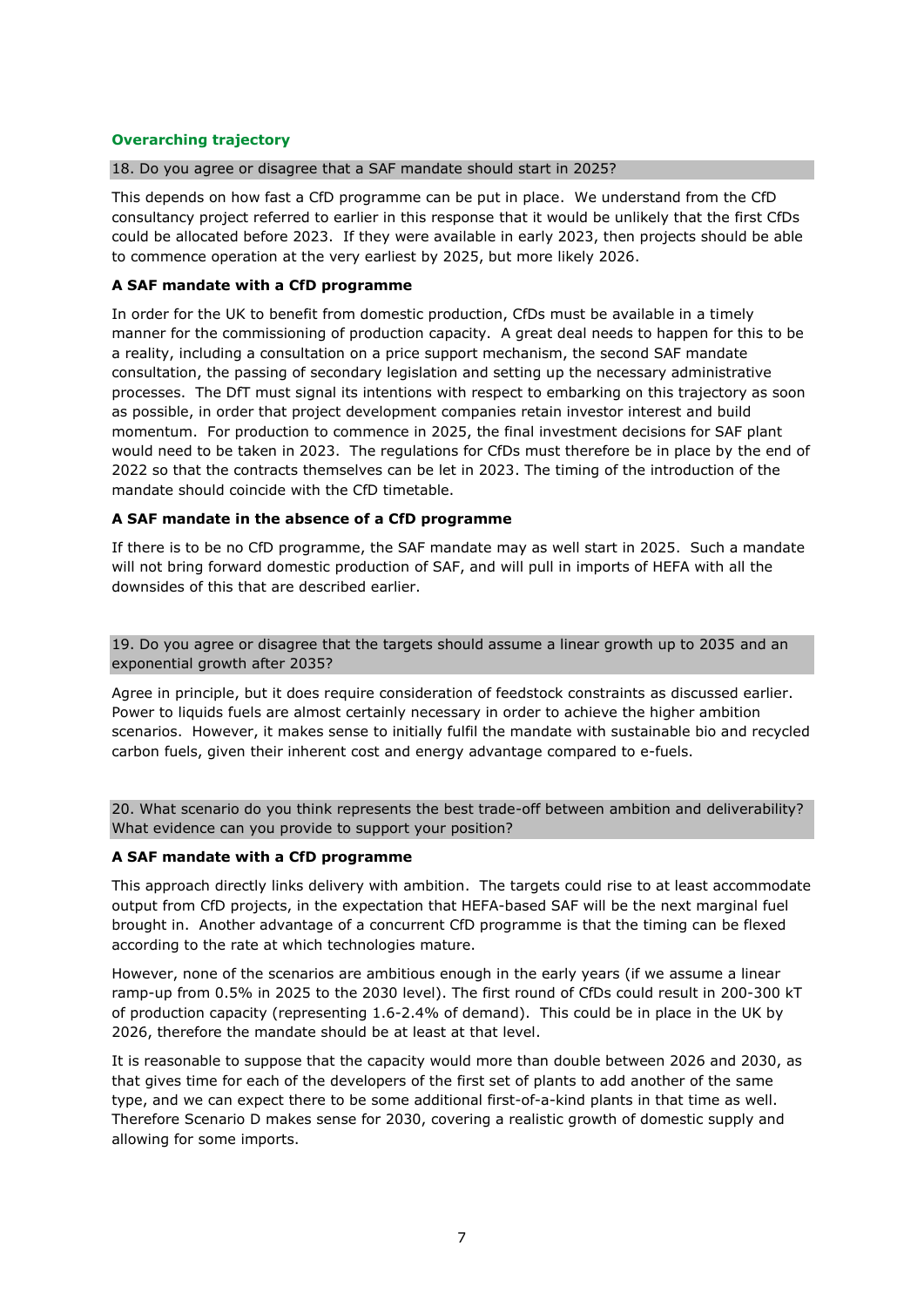After 2030, a significant factor in the growth of the industry will be feedstock availability; this will interface with other areas of government policy, such as the rate of electrification of road transport. Another factor governing the availability of feedstock is the permitting of waste incineration plants, and their treatment under UK ETS. This should recognise the superior GHG reductions available if that waste is used to make jet fuel – once the latter route is established. This will then ensure additional feedstock to contribute to the growth trajectory. Similarly, we expect e-fuels (made from  $CO<sub>2</sub>$  using renewable power) to make a big contribution (eventually perhaps a dominant one) to SAF supply, but the speed of growth of this will be governed by the development of electricity generation and transmission capacity, and by other demands for that electricity. Given the inherent energy intensity of e-fuel production, its costs will always be greater than that of most renewable biofuels. It makes sense to meet the obligation at the lowest cost and therefore it would be anticipated that it is met preferentially by sustainable biofuels and RCFs, with ramping up when required.

Broadly we would support scenarios towards the upper end of the range (C-E) after 2030, but with the caveat that their achievability will depend upon factors outside the control of the fuels industry.

Comparing the volume and GHG scenarios in 4.4 and 4.12, the average GHG saving (%  $CO<sub>2</sub>$  saving / % by volume) appears to rise and then fall again in each scenario. We are not sure of the reason for this. We believe an assumption of around 70% reduction per unit of fuel, applied to the volumes above, would be a reasonable basis for setting the GHG mandate level in the early years, although some projects will achieve over 100%. Towards 2050 when the grid has decarbonised and power-to-liquids plays a bigger role, we would expect the average reduction to rise towards 90% (there will still be legacy projects by that time).

#### **A SAF mandate in the absence of a CfD programme**

If there were no CfD programme, we would expect the mandate to be met with imports, certainly in the early years. It is difficult for the RTFA to recommend specific targets in these circumstances. It is clear that there is some risk of diversion of HEFA feedstocks from other uses, with little or no GHG benefit, but difficult to assess the level at which this becomes significant.

Attempting to bring in sources of SAF other than HEFA by virtue of the design of the mandate (e.g. caps, sub-targets, multipliers) creates a risk that some forms of SAF could be over-rewarded and whilst others are insufficiently incentivised.

Conversely, there is also a risk of shortage of supply, therefore having a buy-out to limit the cost to consumers, takes some of the pressure off the mandate system and makes it easier to be ambitious without harmful consequences in terms of cost to consumer.

21. Do you agree or disagree that we should include review points in 2030 and 2040, depending on initial mandate levels?

#### **A SAF mandate with a CfD programme**

If a CfD programme is run alongside the mandate then each round of allocation is effectively an opportunity to review progress, and to structure the round accordingly (in terms of numbers of projects supported, technologies supported, eligible feedstocks etc).

#### **A SAF mandate in the absence of a CfD programme**

Review points become more important without the benefit of a CfD programme, as the mandate should aim to cater for changing circumstances, in particular the rate of decarbonisation of road transport. Reviews could be triggered when diesel consumption for road transport has decreased by certain amounts. However, for the sake of simplicity, we would suggest simply setting dates for review points. If progress in other areas of decarbonisation has progressed more slowly (or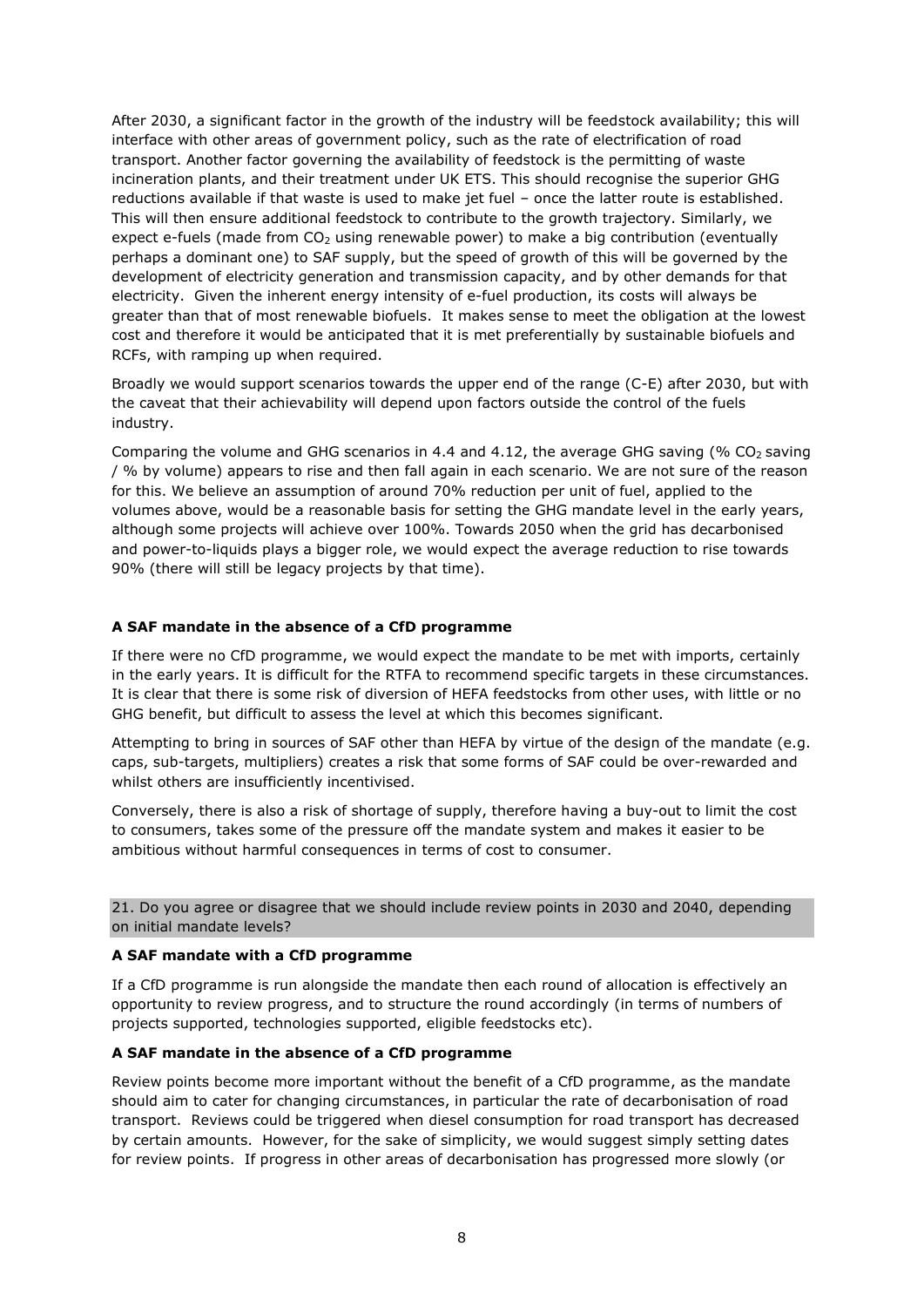rapidly) a review can always be delayed or advanced, (in which case significant advance warning of the change of review date should be given).

22. Should the amount of HEFA that can be claimed under the SAF mandate be capped over time? If this is the case, how could the cap work in practice, given the scheme will be based on carbon emissions savings? How should the cap be calculated?

We do not support having a cap on HEFA in the SAF mandate. However, we would not want to see feedstocks pulled away from current pathways in decarbonising road transport and undermining existing investments. This supports the argument for parity with the RTFO in terms of reward levels, otherwise this would harm the UK biodiesel industry. This is challenging with having the RTFO on a volume basis and the SAF mandate based on GHG savings. We therefore see reinstating the GHG savings regulations which operated alongside the RTFO during 2019 and 2020 as a key part of ensuring parity, and ensuring that the highest GHG saving materials are not drawn away from road and into aviation/the EU. With the entire EU going down the route of a GHG basis for procuring its renewable energy, the danger of the UK becoming the most attractive venue for low GHG saving fuels and feedstocks becomes an even greater concern.

## **A SAF mandate with a CfD programme**

As explained earlier, a HEFA cap is not necessary with a CfD programme. If the level of the mandate is increased at broadly the rate of growth of CfD project output, additional demand for HEFA is controlled. Whilst it would not be a requirement that CfD output be used to fulfil the mandate, its proximity and cost makes it likely that this would be the case. It would be the cheapest fuel available for meeting the mandate, if the reference price were set at the fossil fuel level.

Generally speaking, we have concerns with proposals such as having caps, specific sub targets or multipliers within obligations / mandates. Such measures add complexity and are generally a blunt instrument with the potential to introduce unintended consequences. In the longer run, members feel that a GHG-based obligation acting across all modes of transport is likely to be optimal. If oil companies are required to achieve continually reducing carbon intensities for their product, irrespective of the sector it is supplied to (road, rail, aviation or maritime) then the market can play out to deliver the most cost-effective outcome. More expensive production pathways such as power to liquids will be brought into play at scale as they are needed.

It would be easier to move from a basic SAF mandate with CfDs into an overarching transport GHG mechanism, than it would be from a complex SAF mandate with caps and sub-targets etc.

## **A SAF mandate in the absence of a CfD programme**

If a mandate is introduced without a CfD programme, this suggests that domestic production is not a Government objective, and achieving the lowest cost GHG reductions is the only consideration. If this is the case, the is little reason to have a cap. It would only create space for more expensive, non-HEFA SAF imports (as there would not be any domestic production).

23. How can power-to-liquid fuels innovation and roll-out be accelerated? Should a sub target and/or a multiplier be introduced?

No. We do not support sub targets or multipliers, as they add complexity and are generally a blunt instrument with the potential to introduce unintended consequences. How would the level of multiplier be set? Likewise, what is the right sub-target and what buy out price should apply?

We recommend specific support through CfD as a better way of stimulating strategically-important types of fuels such as power-to-liquids. That would ensure that such projects have the support they need without creating perverse incentives or increasing the cost of the mandate (whilst still not getting the benefit of domestic production).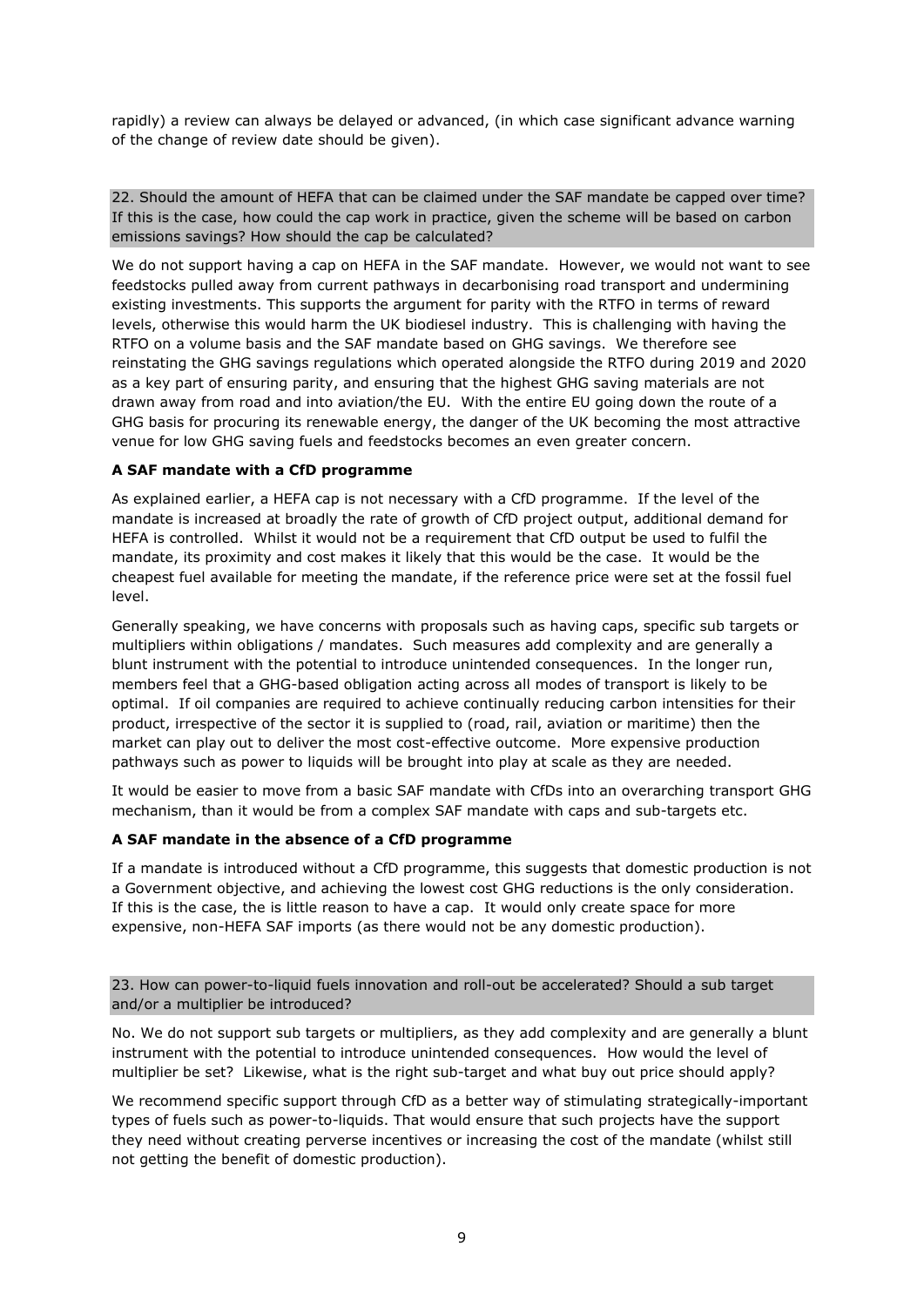#### 24. How can SAF produced through pathways other than HEFA and power-to-liquid be accelerated?

Same comment as for 22 & 23, i.e. through targeted CfDs.

#### **Interactions with other domestic and international policy**

25. Do you agree or disagree that SAF GHG emissions reductions should be claimed only once under different schemes?

We are aligned with Sustainable Aviation's response on this. Producers should be able to obtain tradable certificates at the point of delivery of SAF into the system (similar to RTFCs, whether volume-based or GHG-based) but the airline should still be able to claim benefit under either the UK ETS or CORSIA. This would make the UK approach consistent with other existing global and EU rules on GHG accounting. All other jurisdictions that have implemented mandates, grants or production subsidies allow airlines using SAF to claim these emission benefits within either the CORSIA or the ETS.

26. How could the UK ETS, CORSIA and proposed SAF mandate be used together to continue to incentivise uptake, while preventing double counting of emissions reductions?

We will leave this question for those in the aviation industry, who are better-placed to answer it.

27. Do you agree or disagree that SAF that has been produced on the back of industrial plants or clusters which have received competition funding from government can be claimed under the proposed UK SAF mandate?

Agree.

28. Do you agree or disagree that SAF should no longer be rewarded under the RTFO when and if a SAF mandate is in place?

Agree, as no fuel type should be incentivised under two production support mechanisms.

29. What provisions should the UK SAF mandate include to reduce the risk of tankering even further?

The RTFA will leave this to those in the aviation industry who are better-placed to comment.

#### **Delivering SAF to the market**

30. Do you consider a more comprehensive policy framework beyond a SAF mandate is required to build a successful UK SAF sector?

Yes, as has been argued all the way through this response. It is also a recurring theme at the Jet Zero Council's SAF Commercialisation Sub-Group, raised by both representatives of the financial community and the renewable energy industry. The primary issue is that a mandate gives no security of price; thus financiers considering SAF projects (or the buyers of SAF, or both) have to take a view on the development of a market without relevant trading history and in a rapidly changing international policy and supply landscape. This presents a significant risk which these parties are not prepared to take. A CfD on the other hand gives price certainty to the supplier, a key contributor to making a project financeable.

CfDs would address the most challenging issue facing financing of SAF projects, namely price risk; however, first-of-a-kind projects also face challenges related to technology and execution risk.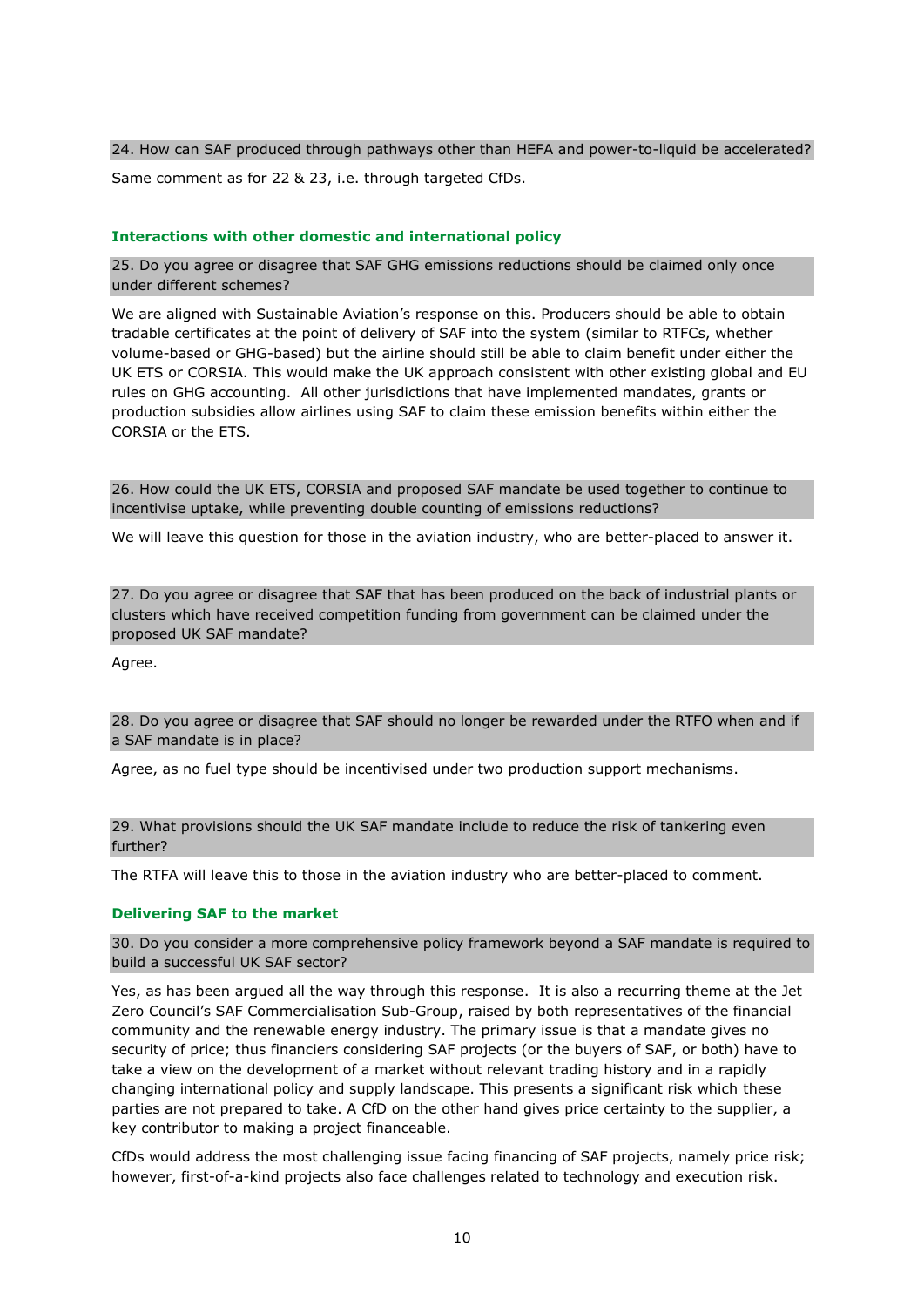These are not unique to SAF or fuels, and are best addressed by policy instruments that support the capital, such as equity investments or loan guarantees; the UK Infrastructure Bank has a very valuable role to play here.

### 31. If you believe this is the case, how can this policy framework be designed? Please provide any evidence you may have available to support your answers.

Sustainable Aviation has commissioned a specific study to inform this work. The final report is anticipated in September 2021, and the consultant is carrying out in-depth conversations with RTFA members as well as participants of the various Jet Zero Council delivery groups. Key aspects from the RTFA's point of view include:

- 1. Fixed contract length and strike price (i.e. the price which the producer receives assuming they are selling their fuel at the reference price);
- 2. Price setting through administrative action / negotiation in first round (since the market is not mature enough to support an auction) – auctions will be appropriate later;
- 3. Banding and/or selection criteria to ensure that feedstock/technology combinations of strategic importance to the UK (e.g. waste-to-fuels, including Recycled Carbon Fuels, e-fuels) are supported and to ensure that the contracts do not simply pull low carbon feedstocks away from the road sector;
- 4. Funding mechanism consistent with the SAF mandate and designed so as to minimise carbon leakage.

32. Should buy-out be allowed? If so, how should the buy-out price set to encourage actual supply of SAF and delivery of carbon savings? How should the buy-out evolve over time?

The option of buying-out plays an important role in balancing ambition and deliverability, as mentioned in question 20. It enables a larger target, whilst at the same time limiting the cost to consumer.

Having a mandate with a buy out can be complemented by the CfD mechanism we advocate. Having a buy-out with no CfD mechanism, is unhelpful as it limits upside to the producers while not preventing downside.

With respect to the level of the buy-out, there needs to be an appropriate balance. It needs to be set at a level which provides sufficient incentive, otherwise it risks being regarded as a legitimate strategy for long-term compliance with the obligation. If set too high, it could create a perverse incentive for imports.

33. What penalties should be introduced in addition/alternatively to a buy-out to ensure sustainable SAF, that meets the proposed criteria, is supplied?

Penalties (depending on their severity / economic impact) can focus the suppliers' behaviour, particularly if the supplier still remains liable for fulfilling the shortfall in the following year (as is the case with the Netherlands' road fuel obligation). However, for reasons set out in answer to Q 23 as well as our general position that the SAF mandate should mirror the RTFO as much as possible, we don't advocate having penalties instead of a buy out, but there should be civil penalties for non-compliance with various administrative requirements, as is the case with the RTFO.

## **Scheme practicalities, reporting and verification**

34. Do you agree or disagree that a mass balance approach should be the only chain of custody system permitted under the proposed SAF mandate?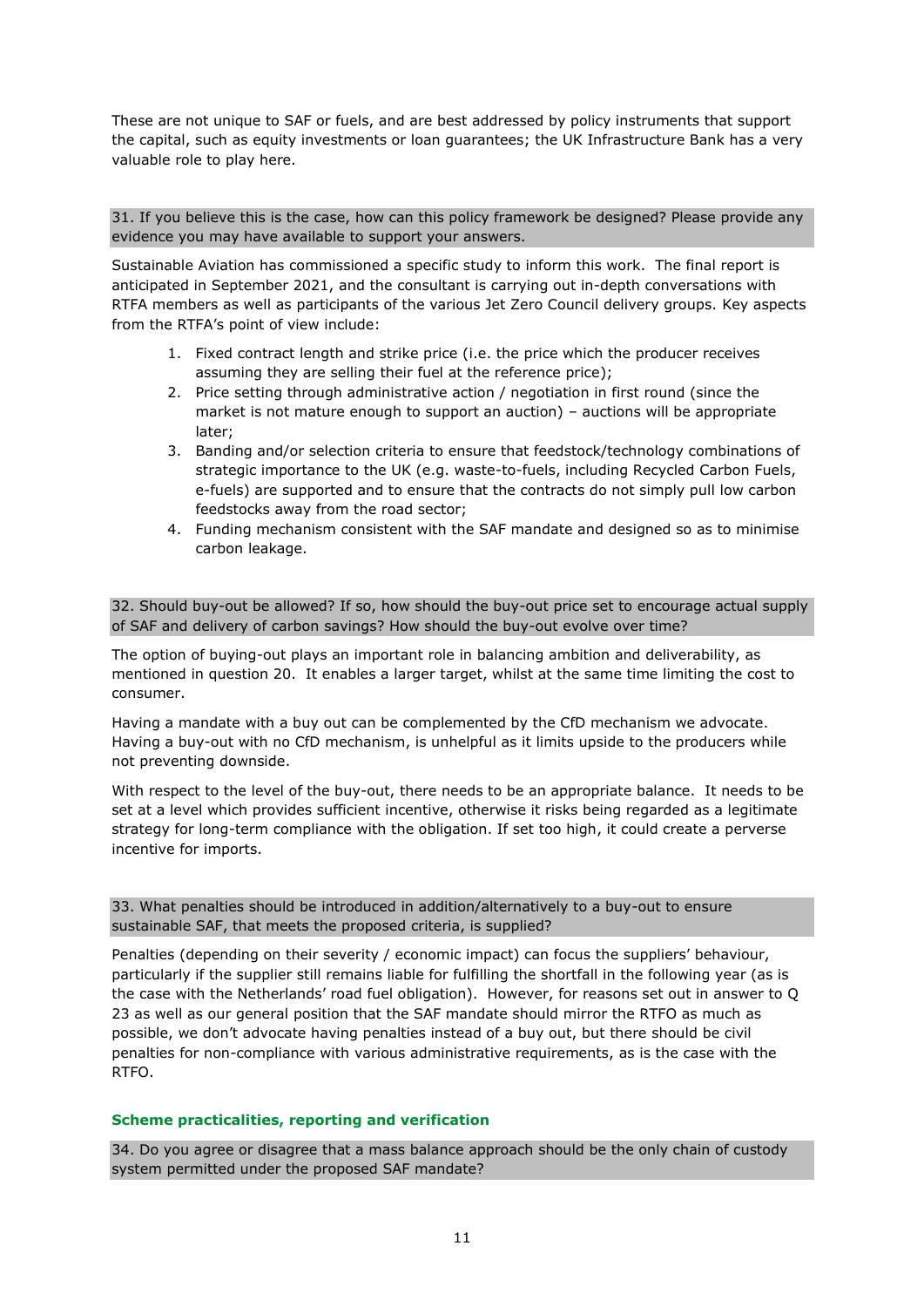We agree. Having said that, the concept of mass balancing did evolve in the context of supplying liquid fuels, and it can present challenges with respect to gaseous fuels, and particularly with electricity for the production of RFNBOs. Whatever rules emerge for power supplied for the production of RFNBOs for the RTFO, should apply to the SAF mandate.

35. Where do you think the chain of custody will need to end? Please refer to any evidence to support your position.

We propose that the chain of custody is consistent with the mass balance approach used for the RTFO. The chain of custody should end at either the blending point, the airport storage facility, or the point at which it is injected into a pipeline system which is connected to an airport. I.e. it should not extend to the aircraft wing.

36. Do you agree or disagree that obligated suppliers will need to report annually information on the aviation fuel supplied to the Department for Transport, regardless of whether they claim SAF credits?

Agree.

37. Do you have views on what information obligated fuel suppliers should report?

As proposed, there should be alignment with the RTFO (including interaction with the aviation fuel equivalent of the GHG reporting regulations).

#### 38. Do you have views on the reporting calendar?

As above.

39. Do you have views on what the timescale for submitting claims and the information/evidence required by this process should be?

As above.

40. Should certification provided by voluntary schemes count as evidence of compliance with the sustainability criteria of the SAF mandate? If so, do you think this step should or should not be mandatory?

Agree with DfT approach: voluntary schemes would count but not be mandatory.

41. What information should the obligated party provide, either through verifiers or other means, to demonstrate compliance with the sustainability criteria?

We agree with what is set out in para 7.21 of the consultation.

42. Do you agree or disagree that claims for credits under the SAF mandate should be verified? If so, should these be verified to a 'limited' or 'reasonable' assurance?

We would not advocate the more detailed 'reasonable' assurance level (provided for under ISAE 3000 for fuel volumes), as it would add considerably (and unnecessarily) to the cost of verification of feedstocks and fuels. The 'limited' level (which is used for renewable fuel sustainability information in the RTFO) should also appropriate for the SAF mandate.

43. What data related to the SAF mandate should DfT make publicly available? How often should this information be published?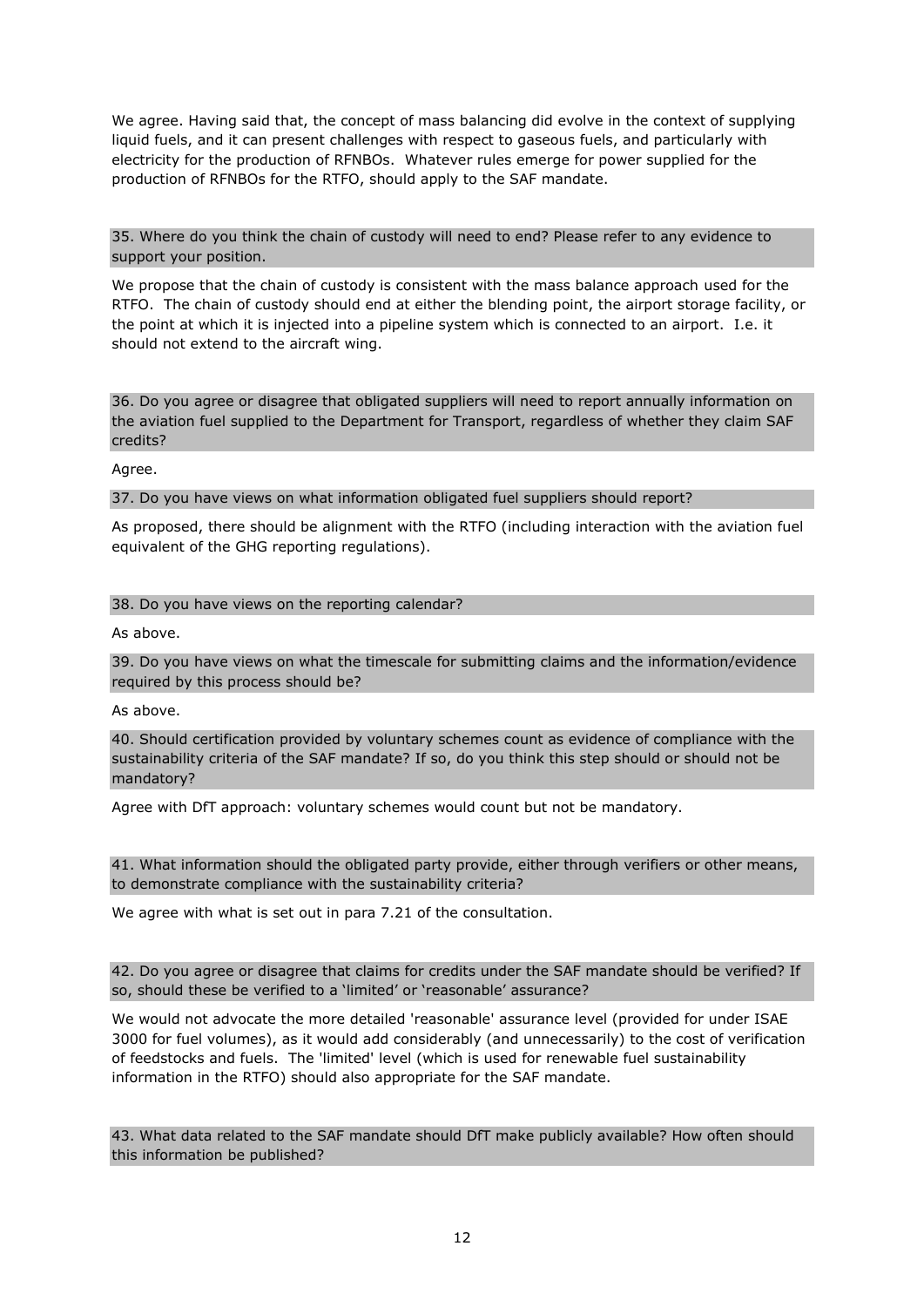The RTFO statistics contain a good level of data, which is beneficial in providing transparency. There is no reason why the SAF mandate should not follow this reporting template along with its timescales.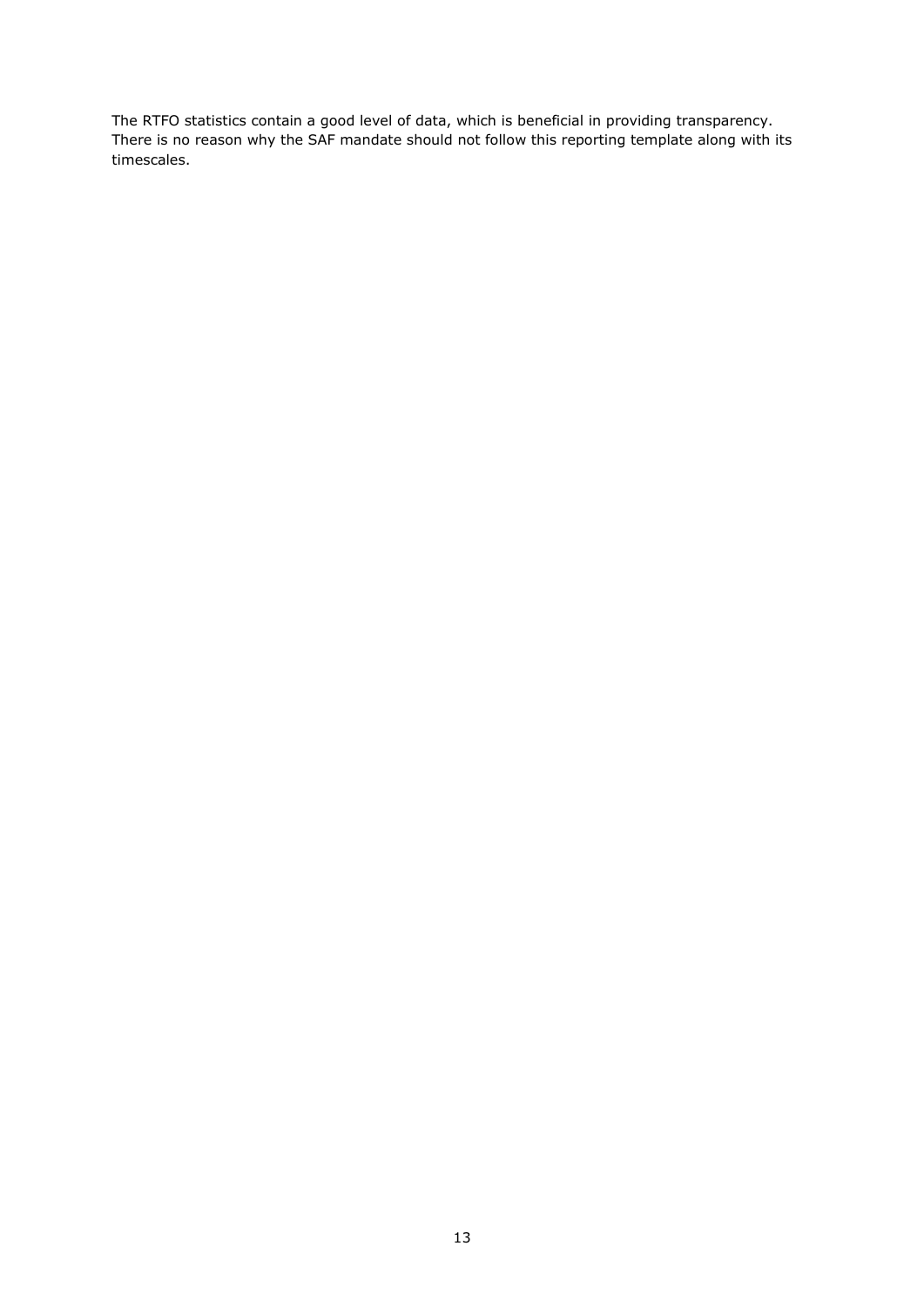## Appendix 1

## **Why Hemi-cellulosic C5 and C6 sugars should be an eligible feedstock for the SAF mandate**

Technology could be integrated into the feed wheat bioethanol production process to increase the yield of ethanol. It does this by converting hemi-cellulosic C5 and C6 sugars within the feed grain feedstock into ethanol. We propose that ethanol produced by this technology should be eligible for the proposed SAF mandate. This material has no food value and currently ends up in the DDGS (the high protein animal feed) where it has a negative effect as it reduces its nutritional content. It is therefore a cellulosic material which is not food nor feed. The SAF consultation proposes that sustainable wastes or residues are eligible feedstocks, but that SAF produced from food or feed crops will not be allowed.

Hemi-cellulosic C5 and C6 sugars are detrimental to the quality of animal feed. The feed industry spends millions of pounds adding enzyme cocktails to try and help the animals break down these complex molecules and improve conversion rates in growing animals, with varying success. A benefit of removing C5 and C6 compounds during the fermentation process, i.e. removing it before it ends up in the animal feed as the following advantages:

- It would enhance the value and quality of the DDGS, as the protein and nutrient availability characteristics (for single-stomached animals) would be improved
- It enables the energy to be captured in the form of bioethanol, which would otherwise be lost (as it isn't available to the animals to which the DDGS is fed)
- The conversion process is performed when the grain is wet, whereas if attempted at the DDGS stage the efficiency is lower, and the GHG emissions are higher (as the DDGS is dried and then wetted again prior to enzyme treatment)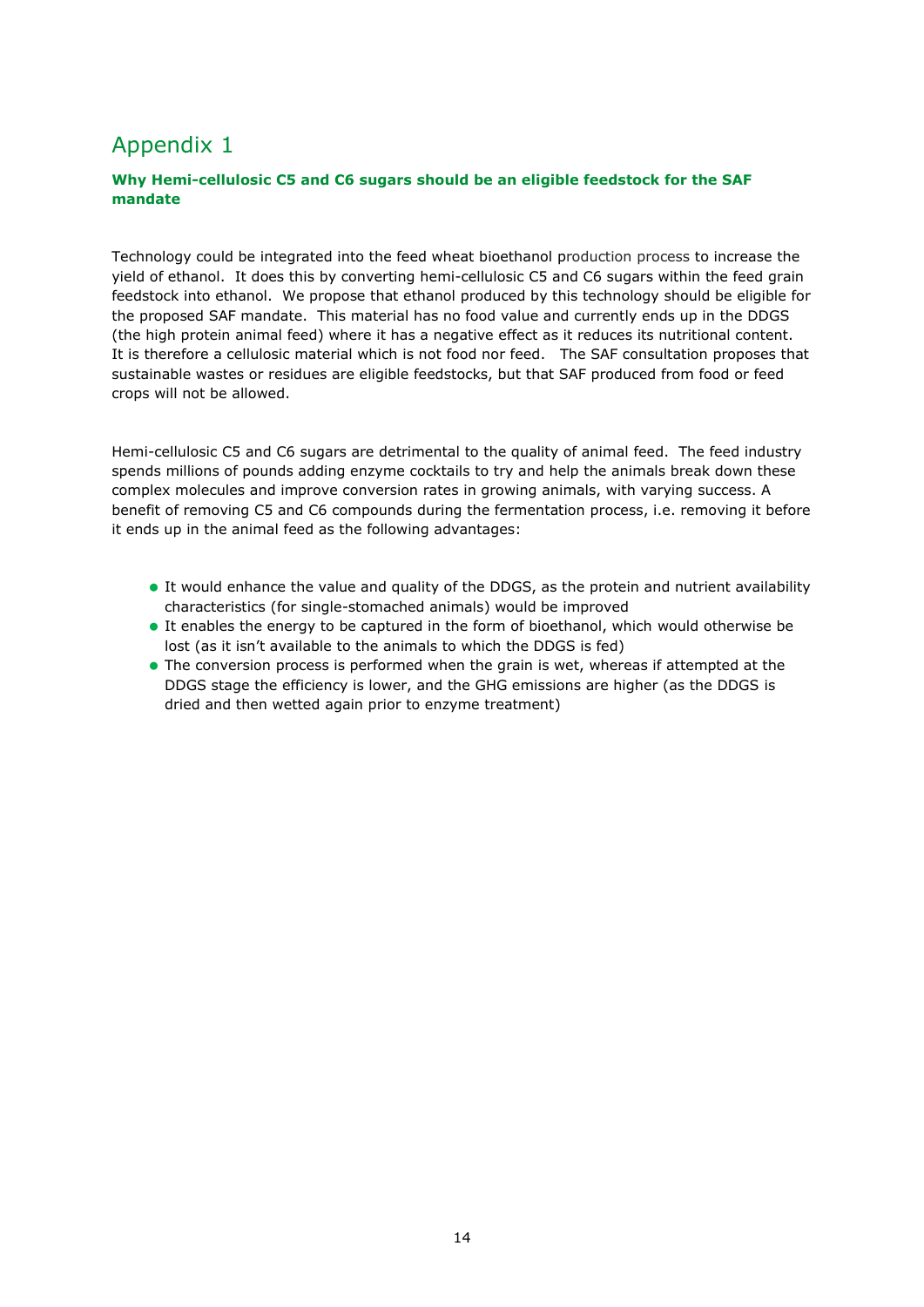## Appendix 2

## **Conflicting messages with respect to the role of crop-based bioethanol feedstocks in aviation**

The SAF consultation document rejects the feed and crop-based biofuels as eligible feedstocks, as these "could lead to modest GHG emissions savings or, in some instances, to an increase in carbon emissions when taking into account their indirect land use change impact." However, if these feedstocks can meet the required criteria, they should not be excluded.

In the Government's response to its recent consultation on the **Renewable Transport Fuel Obligation** there is mention that ethanol feedstocks can be used to create aviation fuel<sup>3</sup>, and that their availability will increase as demand in road transport declines. This suggests that the DfT regards crop-based ethanol as a suitable feedstock for aviation fuel in the longer run. Timing will be important however, just as it is with UCO.

At present the RTFO includes aviation fuel when made from wastes or RFNBOs, but rules out segregated oils and fats, e.g. UCO - and rightly so. This is to prevent these lipid from being diverted from decarbonising road transport in order to decarbonise aviation. This is sensible as they have greater carbon reducing impact when used to make biodiesel than when used as feedstocks for aviation fuel. When the SAF mandate takes over from the RTFO (and aviation fuel is no longer supported under the latter) it is proposed that these feedstocks *will* be eligible (and we support that). However, avoiding diversion of UCO from road transport will remain an extremely important consideration for some time. There is no logic in moving feedstocks around for no carbon benefit, effectively robbing Peter to pay Paul, and undermining RTFA members' existing investments. There is no intrinsic benefit in using these fuels in aviation rather than road, it is overall global GHG emission that need to be reduced. As and when lipid feedstocks become available without distorting the market, as a consequence of the decarbonisation of road transport, then it makes sense to utilise them as much as possible in the production of aviation fuel.

This same logic (of using feedstocks that become available with the decarbonisation of road transport) can also be applied for crop-based bioethanol. However, we note that crop-based bioethanol is *not* regarded as eligible in the SAF mandate, even in the long run. This appears to be a contradiction, and we would like to explore that with DfT officials.

<sup>3</sup> Page 20 of the Government's response to the RTFO consultation states

<sup>&</sup>quot;A decline in renewable road fuel would increase biomass availability in the later 2020s. Both the waste-derived biodiesel feedstocks and the ethanol feedstocks can be used to create aviation fuel, with the appropriate processing technologies. This presents us, and UK industry, an opportunity to push forward the transition of feedstocks currently used for road fuel to other sectors."